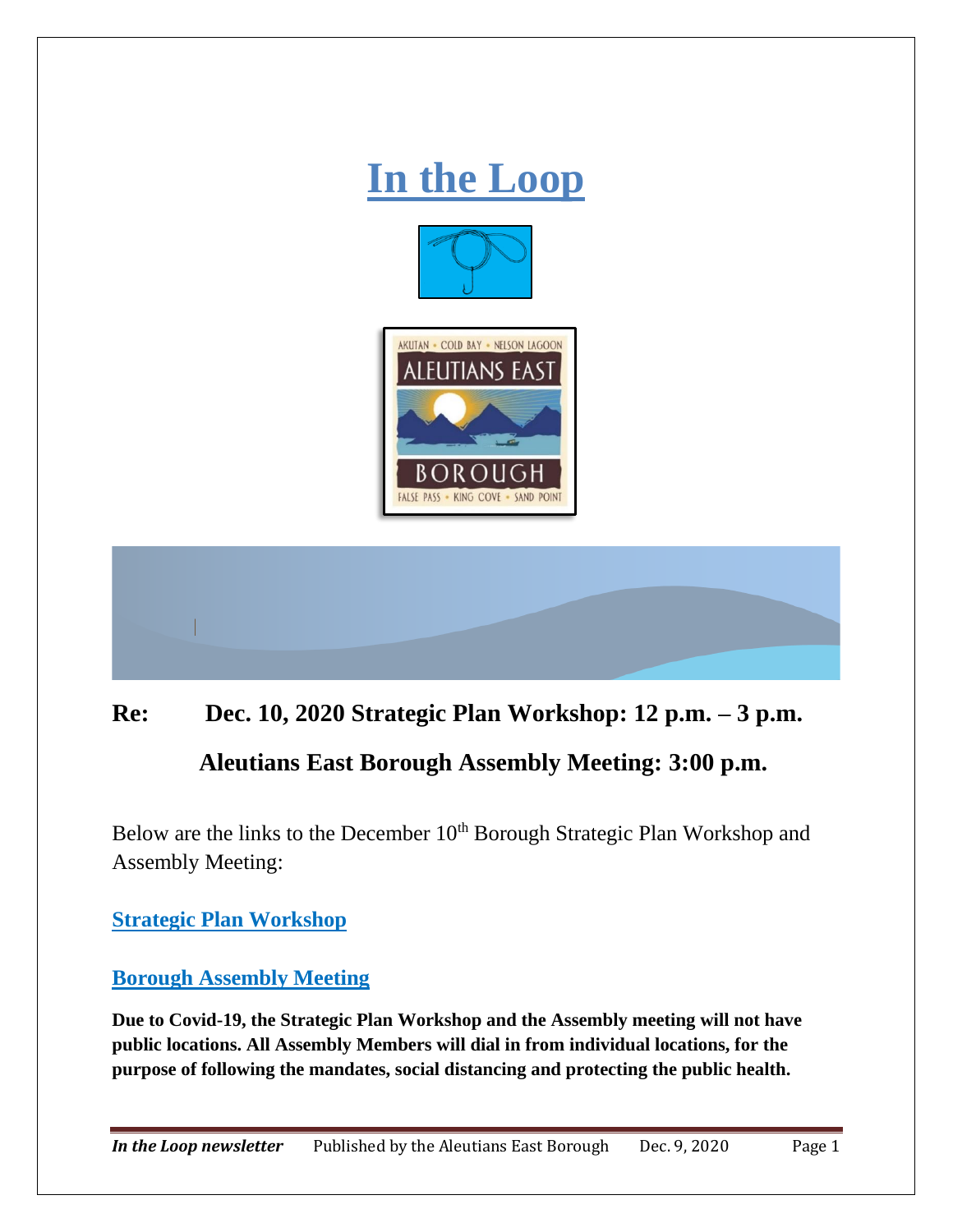**The Assembly meeting will be broadcast on KSDP Public Radio. If you do not have the radio station broadcasting in your community, you can go to KSDP website, <http://apradio.org/> to stream the meeting.**

**Workshop comments on the Strategic Plan can be e-mailed to [ltanis@aeboro.org,](mailto:ltanis@aeboro.org) Subject: Strategic Plan Workshop, to be read at the appropriate time during the workshop.** 

**Before and during the Assembly meeting, Public Comments on Agenda items or on other issues can be e-mailed to [ltanis@aeboro.org,](mailto:ltanis@aeboro.org) Subject: December Assembly Meeting, to be read at the appropriate time during the meeting.**

**Visit [www.aleutianseast](http://www.aleutianseast/) for more info.**

## **Aleutians East Borough EAES Grant Application:**



AEB Residents: If you have applied for the Borough's EAES grant, and haven't received payment yet or would like an update on your application, please call Glennora Dushkin at (907) 274-7555. We may need more information from you to process your application!

The deadline to submit all paperwork for existing applications is: **December 18, 2020.** Don't wait – give us a call today to make sure you are eligible for payment!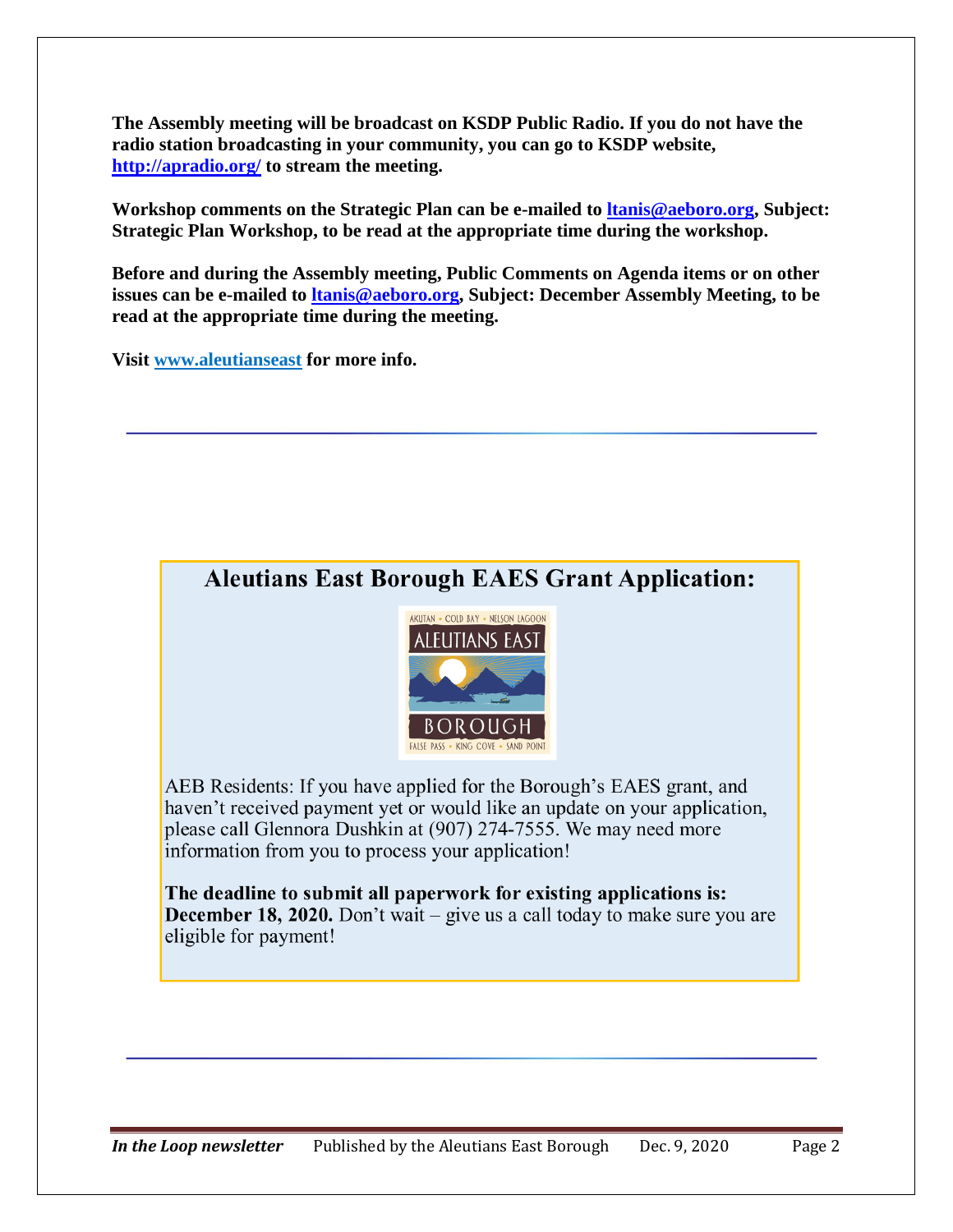

The Aleutians East Borough food distribution program is happening through the month of December! AEB Staff and Volunteers will be distributing boxes of meat to each household through December when you can expect your box is below

> Akutan: week of December 14th Cold Bay: week of December 28th Nelson Lagoon: week of December 7th False Pass: week of December 7th King Cove: week of December 21st Sand Point: week of December 21st

\*dates are all weather dependent\*

Boxes will include an assortment of chicken, pork and beef products

Made possible by the AEB's CARES Act Funding To help offset impacts of the COVID-19 pandemic

For more information, please call Mary Tesche at (907) 274-7559